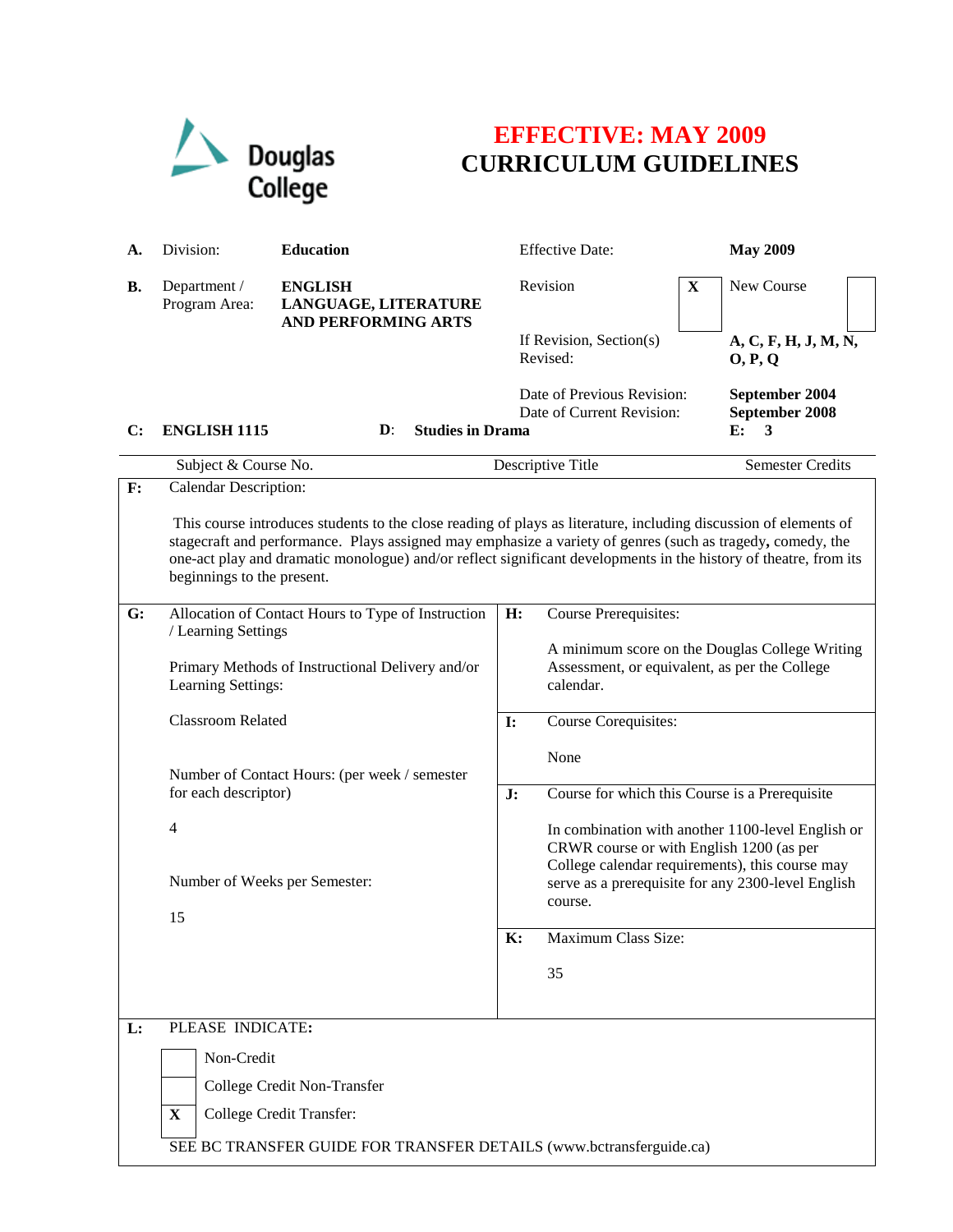| M:             | Course Objectives / Learning Outcomes                                                                       |                                                                                                                                                                                                                                                                                                      |  |  |  |  |  |
|----------------|-------------------------------------------------------------------------------------------------------------|------------------------------------------------------------------------------------------------------------------------------------------------------------------------------------------------------------------------------------------------------------------------------------------------------|--|--|--|--|--|
|                |                                                                                                             |                                                                                                                                                                                                                                                                                                      |  |  |  |  |  |
|                | Upon completion of any first-year English literature course, the successful student should be able to       |                                                                                                                                                                                                                                                                                                      |  |  |  |  |  |
|                | 1.<br>2.                                                                                                    | read receptively and reflectively, with sensitivity to the subtleties of language;<br>recognize and understand literary devices;                                                                                                                                                                     |  |  |  |  |  |
|                | 3.                                                                                                          | practice writing as a process involving pre-writing, drafting, revising and editing;                                                                                                                                                                                                                 |  |  |  |  |  |
|                | write an essay of literary analysis that develops an interpretive thesis supported by appropriate and<br>4. |                                                                                                                                                                                                                                                                                                      |  |  |  |  |  |
|                | 5.                                                                                                          | correctly cited evidence; and<br>give and receive constructive criticism about written work.                                                                                                                                                                                                         |  |  |  |  |  |
|                |                                                                                                             |                                                                                                                                                                                                                                                                                                      |  |  |  |  |  |
|                |                                                                                                             | Upon completion of English 1115, the successful student should also be able to identify and discuss the<br>following elements of drama:                                                                                                                                                              |  |  |  |  |  |
|                | 1.<br>the nature of character;                                                                              |                                                                                                                                                                                                                                                                                                      |  |  |  |  |  |
|                | 2.<br>components of structure, including plot and sub-plot, exposition and conflict;                        |                                                                                                                                                                                                                                                                                                      |  |  |  |  |  |
|                | 3.<br>dialogue, monologue and soliloquy;<br>stagecraft;<br>4.                                               |                                                                                                                                                                                                                                                                                                      |  |  |  |  |  |
|                | 5.                                                                                                          | performance; and                                                                                                                                                                                                                                                                                     |  |  |  |  |  |
|                | 6.                                                                                                          | the influence of an audience on the play.                                                                                                                                                                                                                                                            |  |  |  |  |  |
| N:             | <b>Course Content:</b>                                                                                      |                                                                                                                                                                                                                                                                                                      |  |  |  |  |  |
|                | All first-year English literature courses share the following features:                                     |                                                                                                                                                                                                                                                                                                      |  |  |  |  |  |
|                | Students are instructed in the writing of critical essays on literary subjects.<br>1.                       |                                                                                                                                                                                                                                                                                                      |  |  |  |  |  |
|                |                                                                                                             | Students are taught to recognize and understand a variety of literary devices and textual<br>2.<br>elements, such as metaphor, symbolism, distinctions between author and narrator/narrating<br>persona, and issues of language and of structure, as appropriate to the genres and texts<br>studied. |  |  |  |  |  |
|                |                                                                                                             | Readings and topics vary among sections of the same course, according to each instructor's<br>3.<br>selection; however, all course materials are consistent with the objectives/outcomes stated in<br>section "M." A sample reading list is provided in section "P."                                 |  |  |  |  |  |
|                | In English 1115, course content will be governed by the following general principles:                       |                                                                                                                                                                                                                                                                                                      |  |  |  |  |  |
|                | 1.                                                                                                          | This course will introduce students to a variety of plays and playwrights, rather than offer an in-depth<br>study of a body of work by one or two playwrights.                                                                                                                                       |  |  |  |  |  |
|                | 2.                                                                                                          | Assigned plays will include a sampling of modern and/or contemporary drama, and may also include<br>works from pre-modern periods (such as classical Greek, medieval and/or Elizabethan plays).                                                                                                      |  |  |  |  |  |
|                | 3.                                                                                                          | Students may be required to attend a live theatrical performance, at their own cost, on or off campus,<br>and to write a critical review of the production.                                                                                                                                          |  |  |  |  |  |
|                | 4.                                                                                                          | Students may view film adaptations or productions of plays read in class.                                                                                                                                                                                                                            |  |  |  |  |  |
| $\mathbf{O}$ : |                                                                                                             | Methods of Instruction                                                                                                                                                                                                                                                                               |  |  |  |  |  |
|                |                                                                                                             | Some or all of the following methods will be used:                                                                                                                                                                                                                                                   |  |  |  |  |  |
|                | 1.                                                                                                          | Lecture/discussion                                                                                                                                                                                                                                                                                   |  |  |  |  |  |
|                | 2.                                                                                                          | Reading aloud from assigned texts                                                                                                                                                                                                                                                                    |  |  |  |  |  |
|                | 3.                                                                                                          | Group work                                                                                                                                                                                                                                                                                           |  |  |  |  |  |

- 4. Peer editing
- 5. Students' attendance at a play